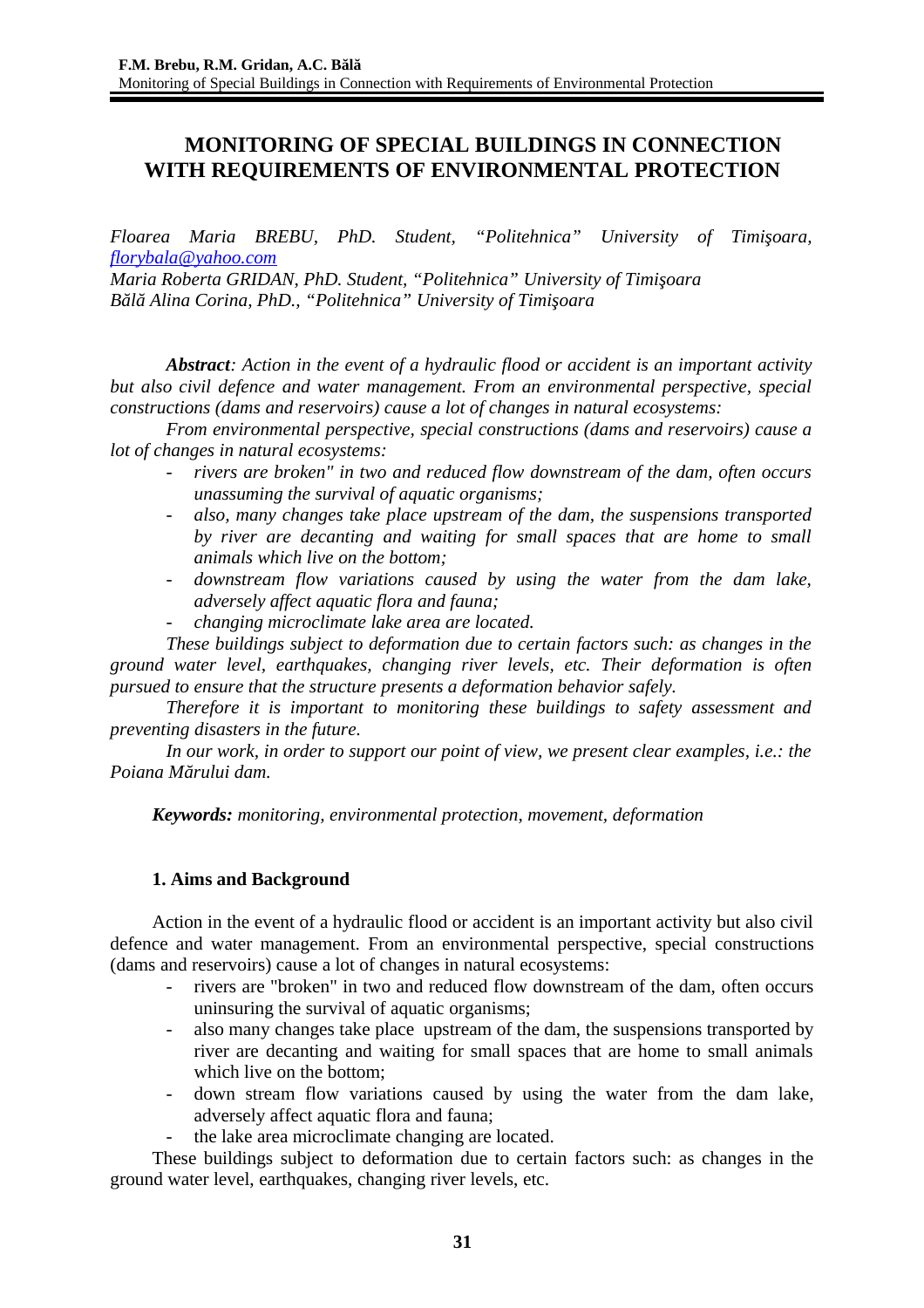Of particular importance is the behaviour monitoring of such construction, as a proper follow-up, can be prevented unwanted events that can turn into real social disaster, economic, environmental, etc. and also can be overcome, to some extent the effects of errors in design, construction and even in operation. The behaviour monitoring of such construction methods is made by both physical and topographic methods.

Therefore monitoring these buildings to safety assessment and preventing disasters in the future it is important.

In our work, in order to support our point of view, we present clear examples: Poiana Mărului dam.

#### **2. Experimental Description**

The Ruieni Fall was executed during 1981-2004, the two hydro units with an installed capacity of 140 MW of hydropower Ruieni being commissioned in 1993 respectively 1995. The hydro central produces 126.3 GWh annually. Poiana Mărului dam was completed in 2004: a construction of clay-core rockfill, 125 m high. This has allowed an accumulation of a volume of 90 million cubic meters.



Figure 1. Satellite Imagine with the dam Poiana Mărului

Topo-geodetic measurements made at the Poiana Mărului dam aimed to determine horizontal and vertical movements of the benchmark tracking berms planted on it. Displacements are obtained by difference between the coordinates that portion determined initial rates measurements and the same elements determined in the current tranche.

The behaviour monitoring of the Poiana Mărului dam began in 1991 during its construction and it is made with the microtriangulation method. Network consists of six microtriangulation pillars, B1, B4, B5, B6N, B7 and B8 and of 39 tracking markers placed on berms downstream the dam.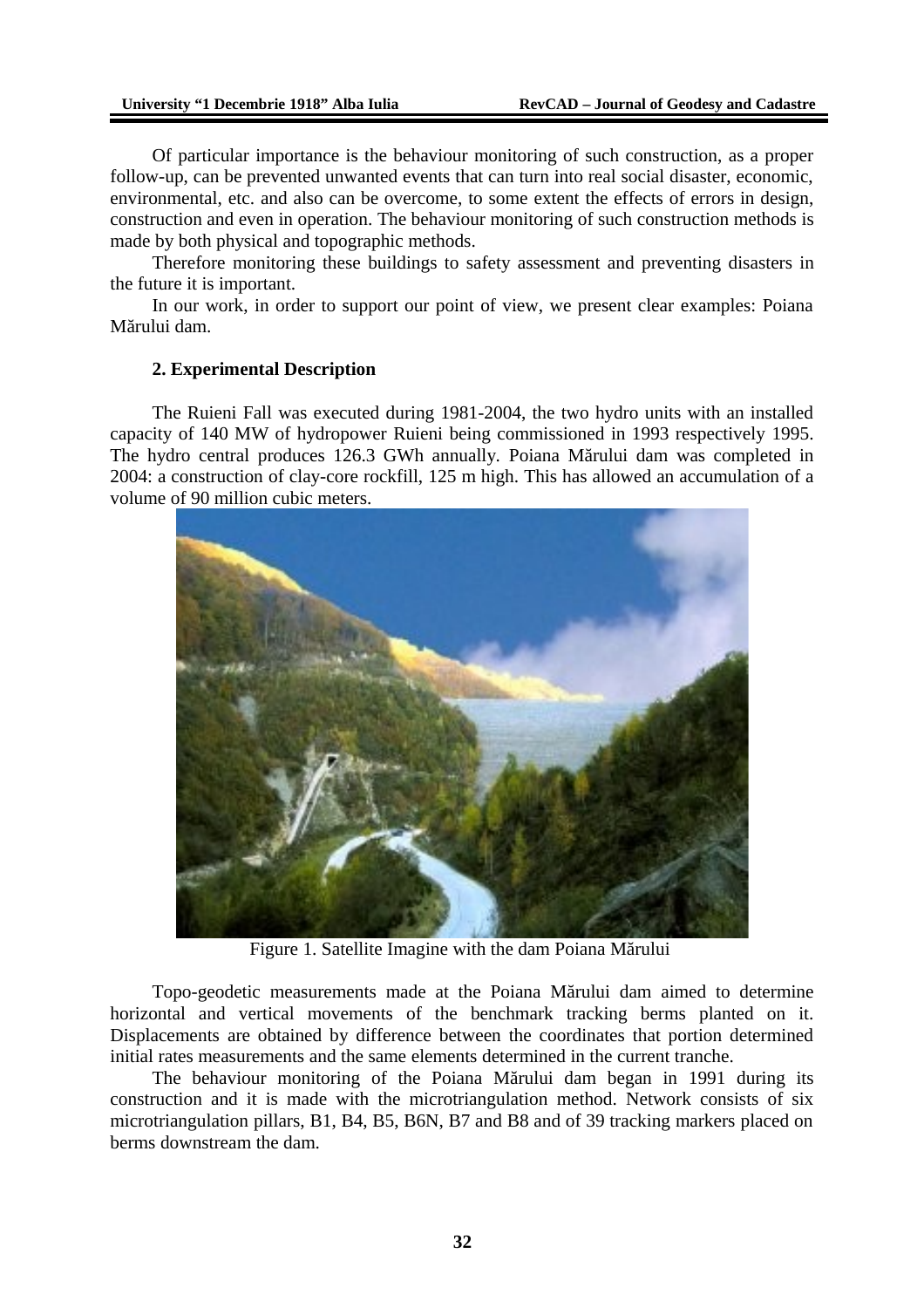

Figure 2. Sketch of tracking network Poiana Mărului dam3. Conclusions

Junction elements in surface and underground surveying the triangle linking method in which the expected values measured quantities are obtained by methods described provide a coordinated transfer guidelines and increased accuracy. Such precision may also be correlated with the measured quantities to meet the values of the quantities determined initially imposed.

### **3. Results and Discussions**

The network tracking points were determined with an average precision of 2.20 mm.

To compensate for azimuth observations were determined as B5 and B6N fixed pilasters. The deviations of the network points were obtained with an average accuracy of 2.20 mm. Maximum deviations were determined for tracking markers were -289.3 mm on Xaxis - landmark R14 and - 491.5 mm on Y-axis - R19 landmark. These deviations are calculated from the base portion. Previous measuring cycles face movements are much smaller. Thus R14 landmark moved on the X- axis (where the maximum recorded) of 3.8 mm and R19 landmark moved 8.6 mm on Y axis. The maximum from the previous measuring cycle was made by R16 landmark: 21.9 mm on X axis and 34.8 mm on Y axis.

In conclusion, analyzing the landmark tracking deflection values, compared with the previous measuring cycle, both horizontally and vertically, we can say that they are relatively small and in ranges from normal for a rock fill dam.